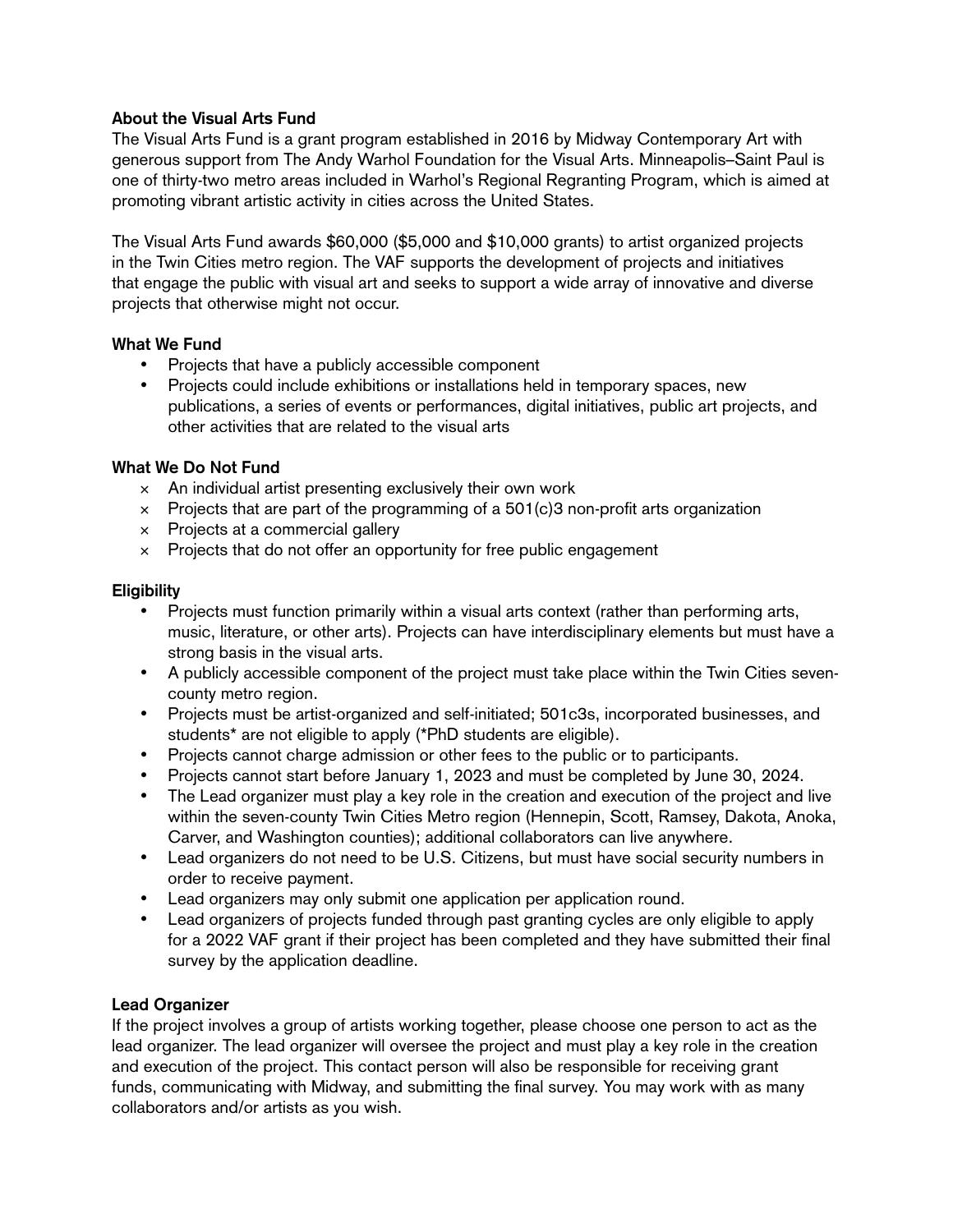#### **Information Sessions**

Midway will host information sessions before the application deadline. We encourage potential applicants to attend one of these sessions to learn more about the Visual Arts Fund and for tips on how to prepare a strong application.

Additional information session dates for the 2022 application cycle will be posted as they are confirmed. Information session locations are accessible to all visitors. ASL interpretation is available upon request with two weeks' advance notice. Please contact us for more information, or to request specific accommodations.

# **FAQs**

Download a PDF of Frequently Asked Questions: [English](https://www.midwayart.org/wp-content/uploads/2022/05/2022_VAF_FAQs.pdf)

Please email [vaf@midwayart.org](mailto:vaf@midwayart.org) or call (612) 605-4504 if you have additional questions about the program.

We encourage you to call if you would like to discuss your idea or have specific inquiries related to the eligibility of your project proposal.

#### **Application Details**

The 2022 VAF Grant will open online on September 1<sup>st</sup>. Applications submitted in English must be completed through the online portal, which will be accessible at [midwayart.org/vaf-info](https://www.midwayart.org/vaf-info/) starting September 1st.

For individuals submitting an application in an alternative language, please use the application outline below and submit via email to:  $vaf@midwayart.org$  by Saturday, September 24<sup>th</sup> at 5:00 pm (CDT).

The application will include the following six sections; please use this as a guide to prepare your application in advance:

#### **1) Contact Info**

- Please provide the following information for the Lead Organizer:
- • Name
- • Address
- County (drop down list)
- • Email
- • Phone
- I identify as... (50 words max, please include all demographic information that applies)

# **2) Project Summary**

- • Title of Project
- • Project Start Date
- • Project Completion Date
- • Amount Requested (\$5,000 or \$10,000)
- • Total Project Budget
- Project Summary (100 word max)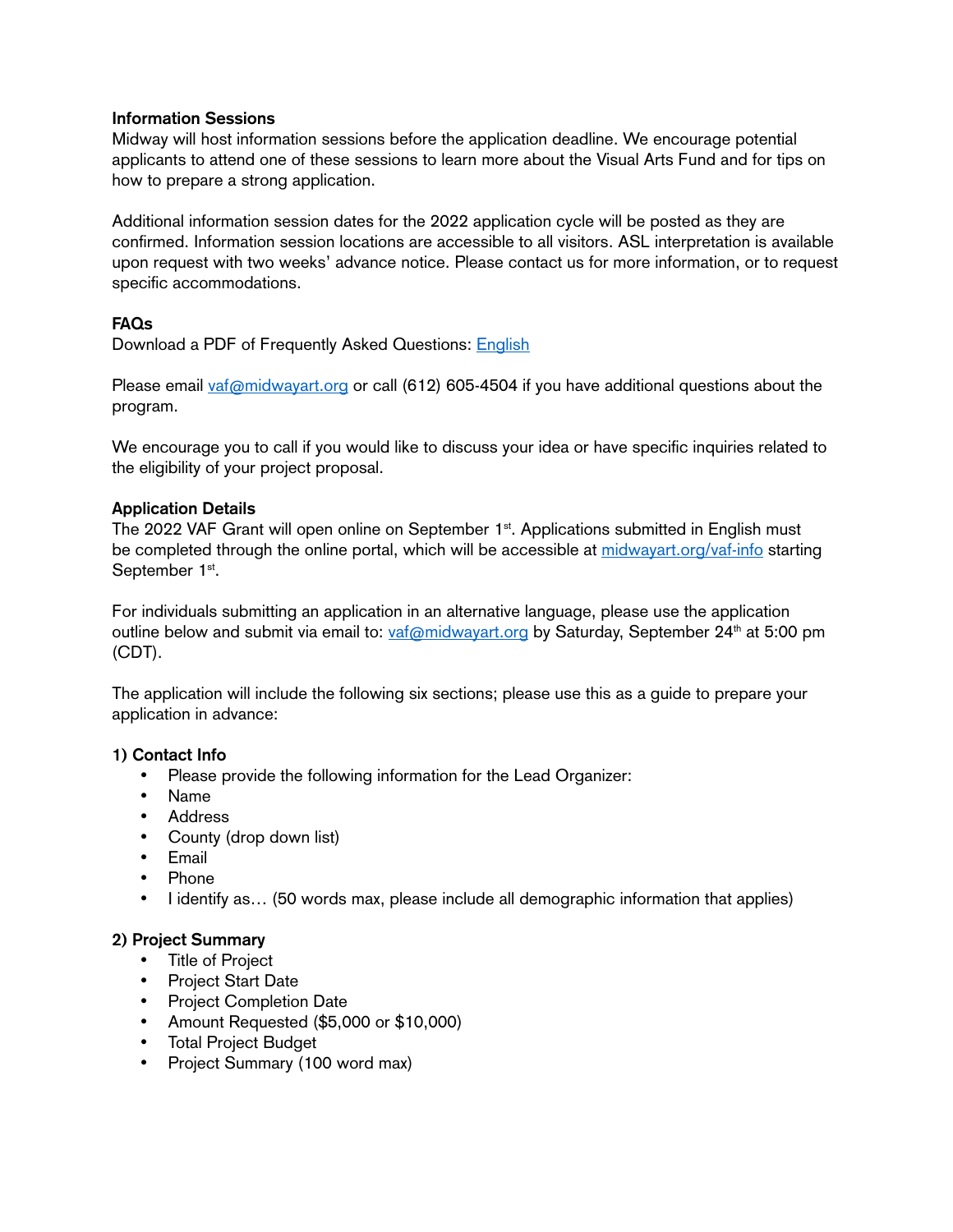# **3) Visual Support Materials**

Visual support materials should help the jurors understand the project and your ability to realize it. For each of your support materials, please include a description and relevant explanatory notes (max 50 words per entry). Please provide 10 visual examples, including:

- Images (up to 10 total, max  $2MB$  each  $-$  .jpeg, .jpg, .gif and .png are accepted)
- Website URL (up to 2 total must be relevant to the project and offer additional information on your ability to realize the proposed project)
- Video (up to 2 total, max 2 min each  $-$  video files must be hosted on a video platform such as YouTube or Vimeo; include a password in the description section if your account is private)

## **4) Project Description**

Describe your project (max 100 words for each question):

- What is your project?
- How does this project involve the work/practices of other individuals?
- How will you determine others involved?
- Where will the project ideally take place?
- What is the project timeline?
- Who is your primary audience?
- What component of your project will be accessible to the public?
- Why is it important for this project to occur?

#### **5) Bios**

Please provide a short bio for the lead organizer, as well as any key collaborators and artists (up to 5 bios, max 100 words each). Focus on experience relevant to this project. We will not accept CVs or resumés.

# **6) Budget**

Please list expenses for your project. This program supports fair pay for all artists involved with your project; Lead Organizers may budget up to 15% of the total grant requested for their time organizing the project (\$1,500 for a \$10,000 grant/ \$750 for a \$5,000 grant).

You are not expected to have additional income for the project outside of the Visual Arts Fund grant, but please indicate it if you plan to do additional fundraising and what your goals are. Your budget must show a zero balance between your Expenses and Income.

- Expenses (Lead Organizer stipend, artist stipends, materials, facility rental, equipment rental, production costs, marketing, reception costs, other)
- Income (other grants, crowd funding, personal contributions, etc. not required)
- In-Kind donations (donated location, pro-bono design services, donated materials, etc.)

These guidelines can be made available in alternative formats or languages. To accommodate your request, please contact us at vaf@midwayart.org or (612) 605-4504.

#### **2022 VAF Grant Timeline**

| <b>Online Application Opens</b> | Wednesday, September 1                |
|---------------------------------|---------------------------------------|
| <b>Application Due</b>          | Saturday, September 24, 5:00 pm (CDT) |
| <b>Grantee Notification</b>     | December 2022                         |
| <b>Funding Awarded</b>          | January 2023                          |